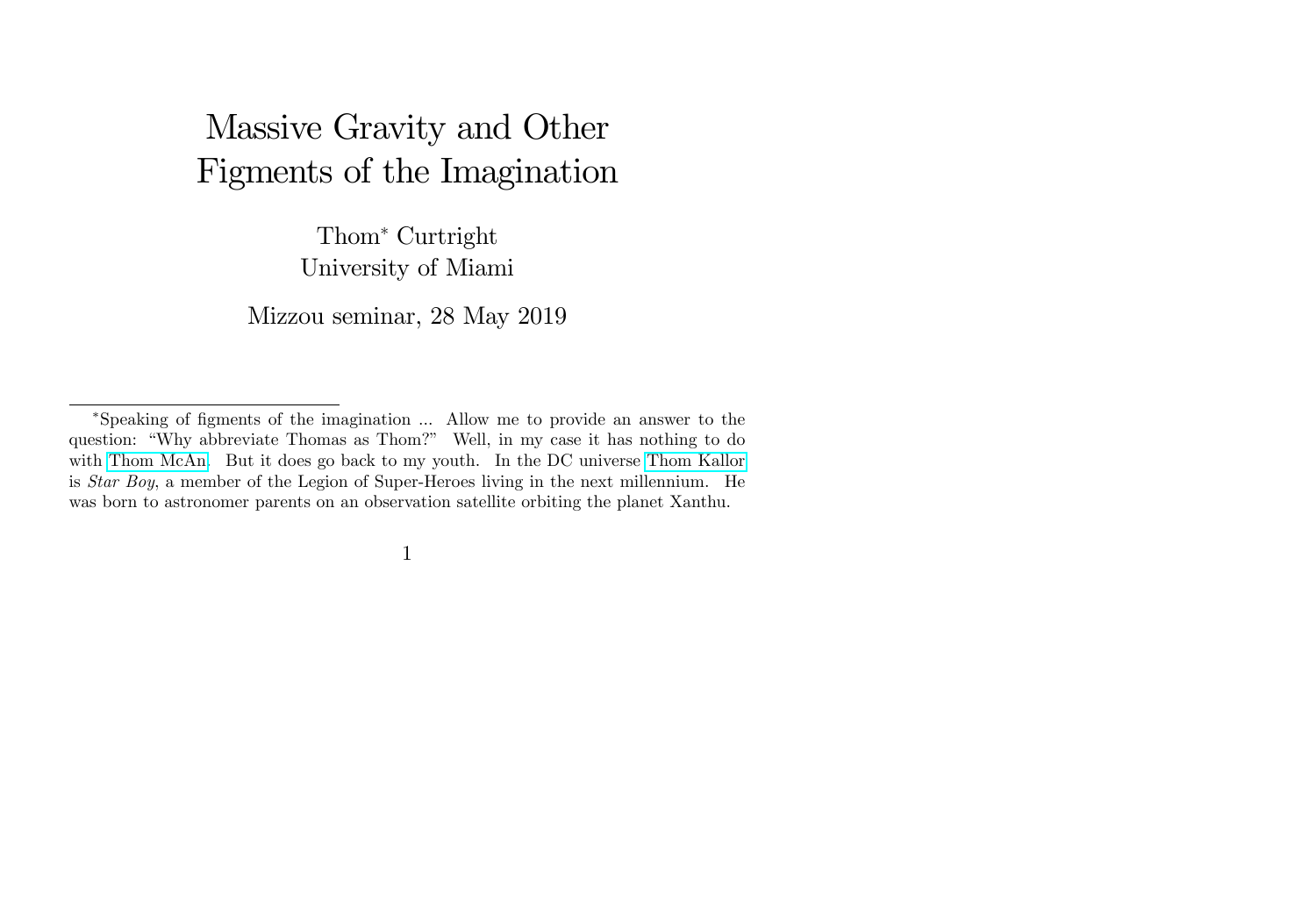### Massive gravity

 $\sim$  as usually presented  $[1]$   $\sim$  starting from the massless theory in the weak field limit.

In four-dimensional spacetime, where

 $g_{\mu\nu} = \eta_{\mu\nu} + h_{\mu\nu}$ ,  $h = h_{\mu}^{\ \mu}$ ,  $\eta_{\mu\nu} = \text{diag}(-1, -1, -1, -1)$ ,

for weak fields with  $\|h_{\mu\nu}\|\ll 1$  Einstein's equations become

 $\Box h_{\mu\nu} - \partial_{\mu}\partial^{\alpha}h_{\alpha\nu} - \partial_{\nu}\partial^{\alpha}h_{\alpha\mu} + \partial_{\mu}\partial_{\nu}h - \eta_{\mu\nu}\Box h + \eta_{\mu\nu}\partial^{\alpha}\partial^{\beta}h_{\alpha\beta} = \kappa\Theta_{\mu\nu} + O\left(h_{\alpha\beta}^2\right)$ 

where  $\Box = \frac{1}{c^2}$  $\frac{1}{c^2}\partial_t^2 - \nabla^2$  is the d'Alembertian, and  $\Theta_{\mu\nu}$  represents the energymomentum for everything else in the world.

Star Boy is able to increase the mass of an object, but only temporarily. It seems appropriate to mention that here, given the subject of this talk.

<sup>2</sup>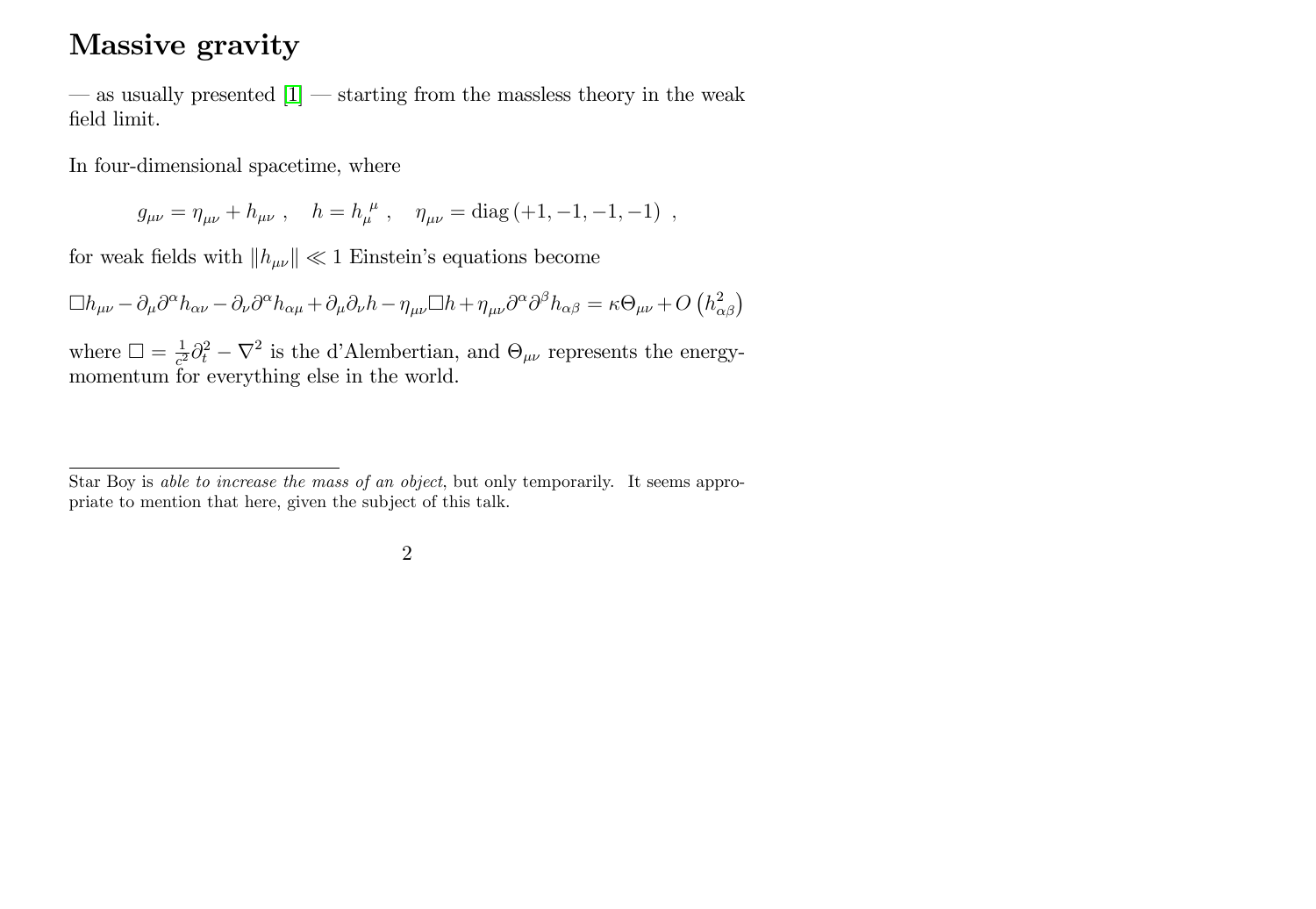That is to say, in the linear approximation,

$$
R_{\mu\nu} = \frac{1}{2} \left( \Box h_{\mu\nu} - \partial_{\mu} \partial^{\alpha} h_{\alpha\nu} - \partial_{\nu} \partial^{\alpha} h_{\alpha\mu} + \partial_{\mu} \partial_{\nu} h \right) , \quad R = \Box h - \partial^{\alpha} \partial^{\beta} h_{\alpha\beta}
$$

so that Einstein's equations,

$$
G_{\mu\nu} = R_{\mu\nu} - \frac{1}{2} g_{\mu\nu} R = \frac{1}{2} \kappa \Theta_{\mu\nu} .
$$

with  $\kappa = 16\pi G/c^4$ , then lead to the previous linearized field equations.

Those field equations are slightly simplified if  $h_{\mu\nu}$  is replaced by the "tracereversed" field  $\overline{h}_{\mu\nu}$ ,

$$
\overline{h}_{\mu\nu} = h_{\mu\nu} - \frac{1}{2} \eta_{\mu\nu} h \ , \quad h_{\mu\nu} = \overline{h}_{\mu\nu} - \frac{1}{2} \eta_{\mu\nu} \overline{h} \ , \quad h = -\overline{h} \ .
$$

The result is

$$
\Box \overline{h}_{\mu\nu}-\partial_\mu\partial^\alpha \overline{h}_{\alpha\nu}-\partial_\nu\partial^\alpha \overline{h}_{\alpha\mu}+\eta_{\mu\nu}\partial^\alpha\partial^\beta \overline{h}_{\alpha\beta}=\kappa\Theta_{\mu\nu}
$$

| ×  | ۱       |   |  |
|----|---------|---|--|
|    |         |   |  |
| M. | ۰.<br>v | I |  |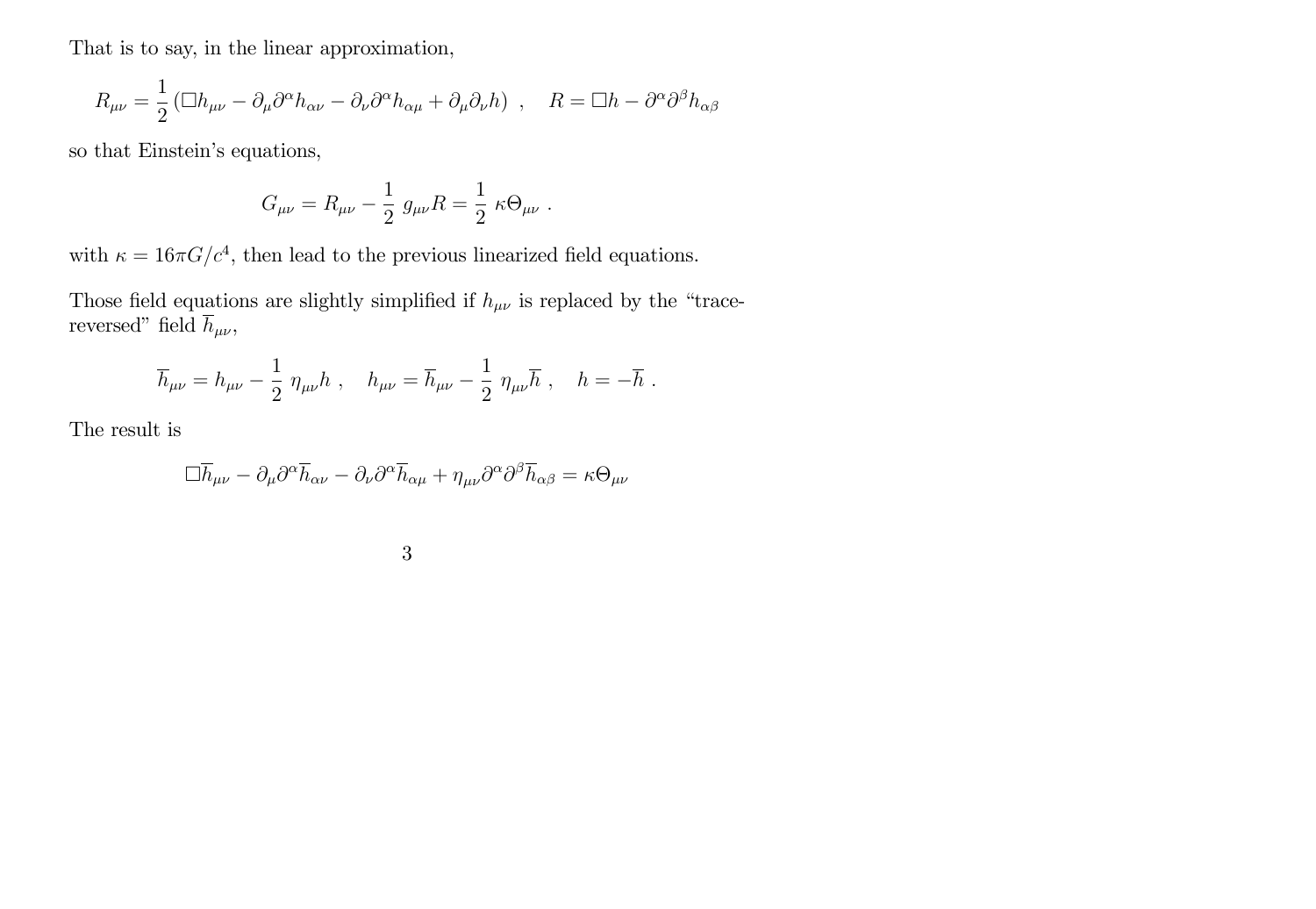Even better, if the "harmonic gauge condition" is chosen,

$$
0 = \partial^{\alpha} \overline{h}_{\alpha\mu} = \partial^{\alpha} h_{\alpha\mu} - \frac{1}{2} \partial_{\mu} h
$$

then the field equations reduce to something a good undergraduate can solve, given  $\Theta_{\mu\nu}$ .

$$
\Box \overline{h}_{\mu\nu} = \kappa \Theta_{\mu\nu}
$$

In these gauges the Ricci and scalar curvatures, and the Einstein tensor, are just

$$
R_{\mu\nu} = \frac{1}{2} \Box h_{\mu\nu} , \quad R = \frac{1}{2} \Box h , \quad G_{\mu\nu} = \frac{1}{2} \Box h_{\mu\nu} - \frac{1}{4} \eta_{\mu\nu} \Box h
$$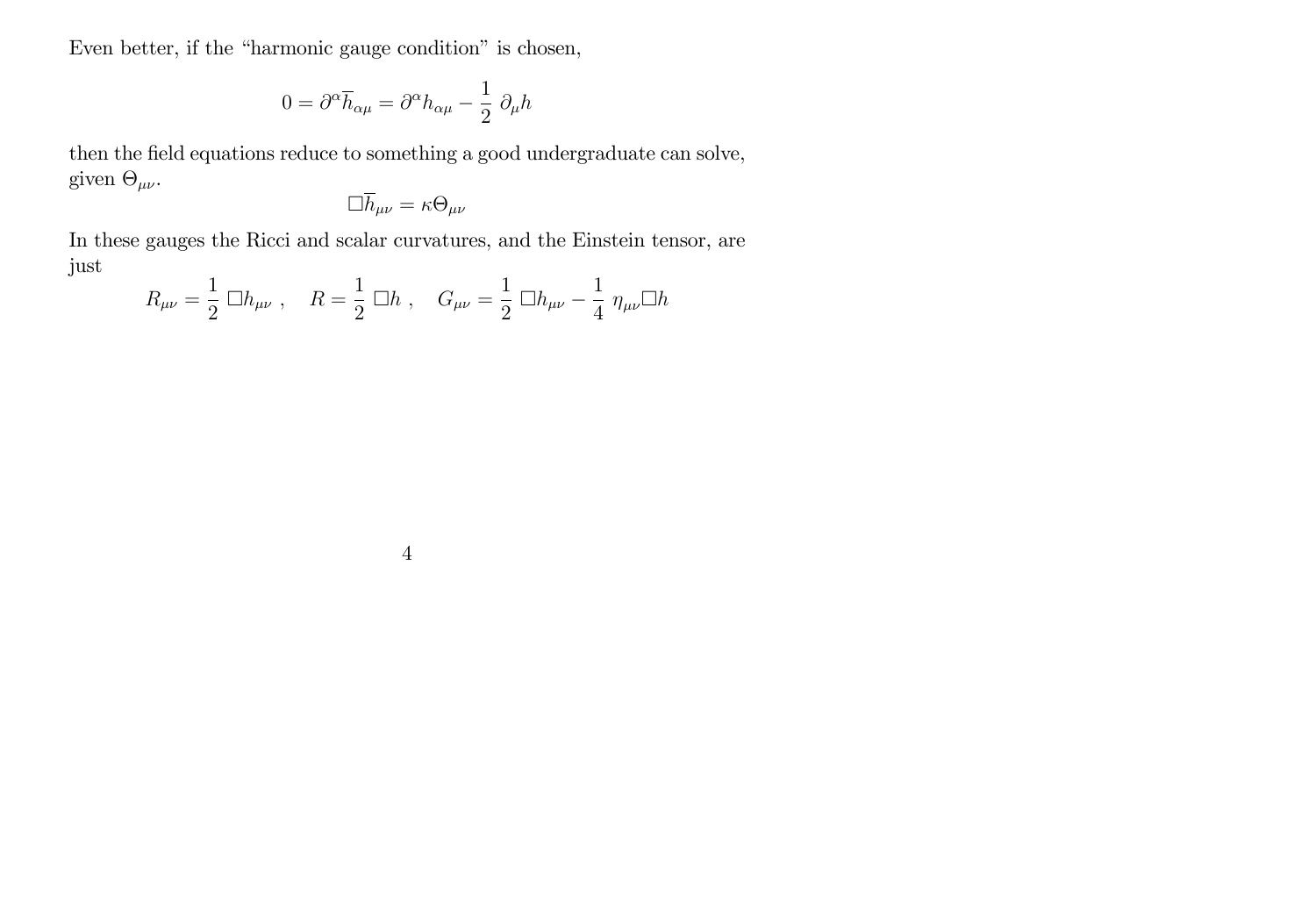In 1939 [Markus Fierz](https://en.wikipedia.org/wiki/Markus_Fierz) and [Wolfgang Pauli](https://en.wikipedia.org/wiki/Wolfgang_Pauli) determined the "correct" mass term for the theory. They added  $\frac{1}{4}m^2(h^2 - h^{\mu\nu}h_{\mu\nu})$  to the Lagrangian, hence  $m^2 (h_{\mu\nu} - \eta_{\mu\nu} h)$  to the previous linearized field equations.<sup>[1](#page-4-0)</sup>

Adding the most general mass term, namely,  $m^2 h_{\mu\nu} - a m^2 \eta_{\mu\nu} h$ , the linearized Einstein equations become

$$
\left(\Box + m^2\right)h_{\mu\nu} - \partial_{\mu}\partial^{\alpha}h_{\alpha\nu} - \partial_{\nu}\partial^{\alpha}h_{\alpha\mu} + \partial_{\mu}\partial_{\nu}h - \eta_{\mu\nu}\left(\Box + a m^2\right)h + \eta_{\mu\nu}\partial^{\alpha}\partial^{\beta}h_{\alpha\beta} = \kappa\Theta_{\mu\nu} + O\left(h_{\alpha\beta}^2\right)
$$

Under the assumption that  $\partial^{\mu} \Theta_{\mu\nu} = 0$ , taking the divergence of these field equations gives

$$
\left(\Box + m^2\right)\partial^{\mu}h_{\mu\nu} - \Box \partial^{\alpha}h_{\alpha\nu} - \partial_{\nu}\partial^{\alpha}\partial^{\mu}h_{\alpha\mu} + \Box \partial_{\nu}h - \partial_{\nu}\left(\Box + a m^2\right)h + \partial_{\nu}\partial^{\alpha}\partial^{\beta}h_{\alpha\beta} = 0 + O\left(h_{\alpha\beta}^2\right)
$$

That is to say, to the order considered, we obtain the condition

$$
m^2 \left(\partial^{\mu} h_{\mu\nu} - a \partial_{\nu} h\right) = 0 + O\left(h_{\alpha\beta}^2\right)
$$

<span id="page-4-0"></span><sup>&</sup>lt;sup>1</sup>I am told that data from gravitational wave detections require  $mc^2 < 1 \times 10^{-28}$ MeV, to be compared to more traditional electromagnetic experiments which give limits  $m_{\gamma}c^2 < 1 \times 10^{-24}$  MeV for the photon mass. But this bound on m is not enough to rule out a Compton wave length for cosmological distance scales, since  $mc^2 \sim 1 \times 10^{-39}$  MeV for the Hubble distance.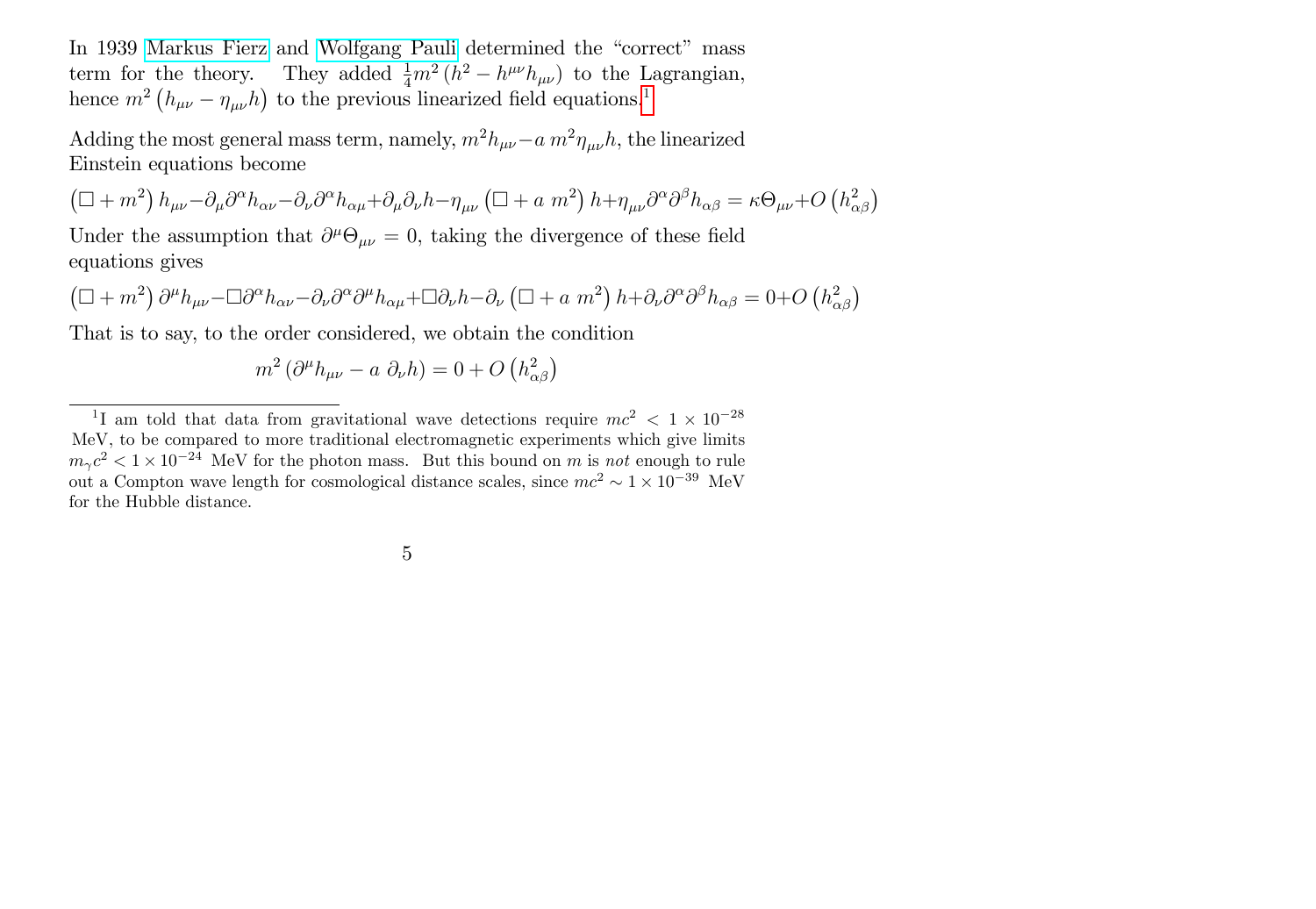On the other hand, taking the trace of the field equations now gives

$$
-\left(2\Box + \left(4a - 1\right)m^2\right)h + 2\partial^{\alpha}\partial^{\beta}h_{\alpha\beta} = \kappa\Theta + O\left(h_{\alpha\beta}^2\right)
$$

where  $\Theta = \Theta_{\mu}^{\mu}$ . When combined with the previous condition, this becomes

$$
2(1-a)\Box h + (1-4a)\,m^2h = \kappa\Theta + O\left(h_{\alpha\beta}^2\right)
$$

and the trace  $h$  does not drop out, in general. Therefore, to the order considered, the trace  $h$  vanishes or decouples if and only if the energy-momentum tensor is traceless.

But more importantly, instead of  $a = +1$  as in the Fierz-Pauli combination, any other choice for this relative coefficient in the mass terms will result in independent *propagation* of the trace  $h$ . That is to say, a sixth degree of freedom can exist as radiation, in addition to the Öve expected for pure spin 2, and that extra scalar degree of freedom can be produced by energymomentum if  $\Theta \neq 0$ .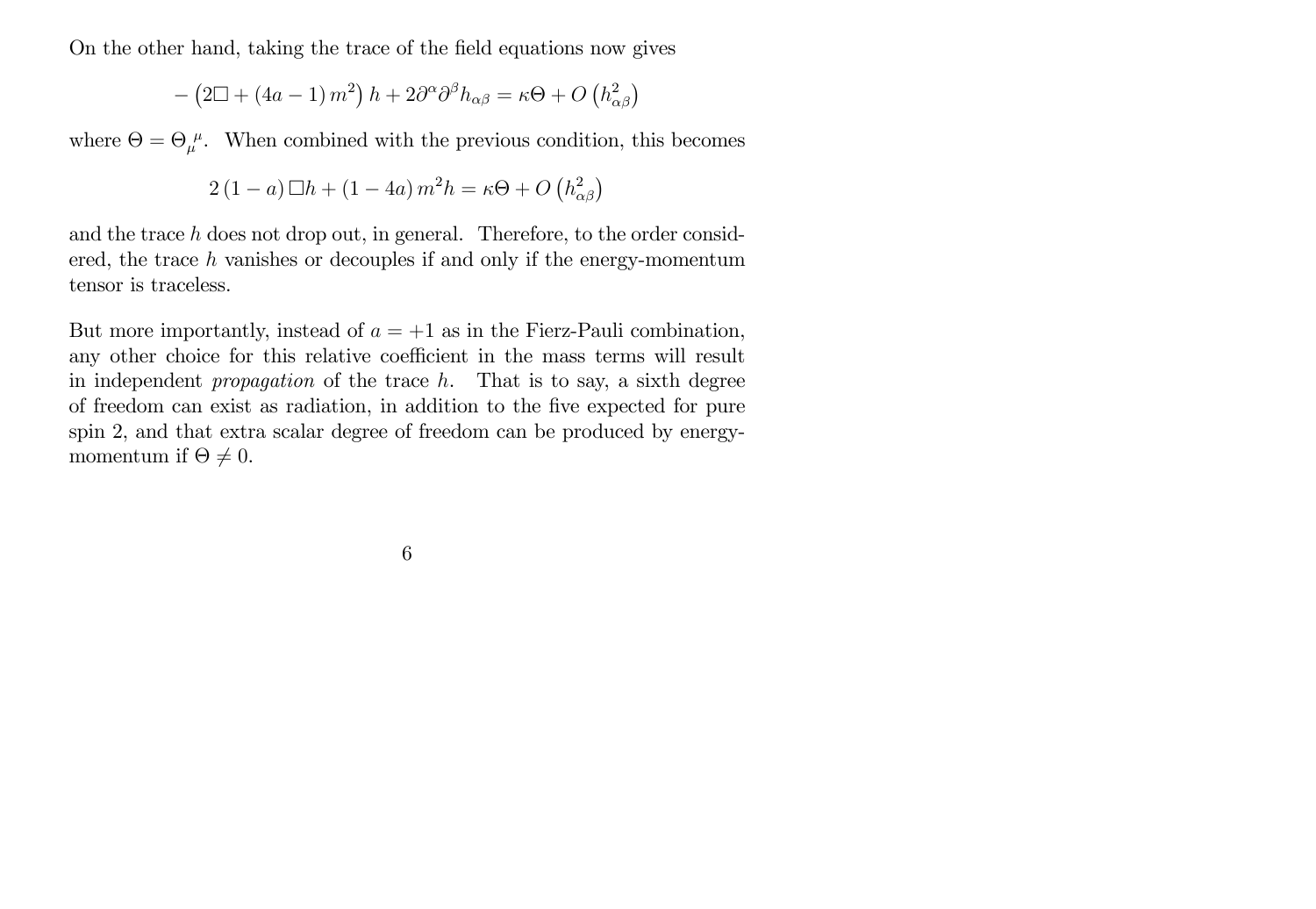#### Massive gravity reconsidered

— from a dual point of view  $[2]$  — rather than the usual one.

Instead of the symmetric rank two tensor,  $g_{\mu\nu} = g_{\nu\mu}$ , in four spacetime dimensions there is another way to describe a massive spin 2 particle using a rank three tensor field,  $T_{[\lambda\mu]\nu}$ . The tensor must have the symmetries

$$
T_{[\lambda\mu]\nu}=-T_{[\mu\lambda]\nu}\ ,\quad T_{[\lambda\mu]\nu}+T_{[\mu\nu]\lambda}+T_{[\nu\lambda]\mu}=0
$$

corresponding to those of the Young pattern  $\Box$  $\Box$ . These are the same symmetries as those of the [Lanczos tensor,](https://en.wikipedia.org/wiki/Lanczos_tensor) but  $T_{[\lambda\mu]\nu}$  is not the same as Cornelius' construction.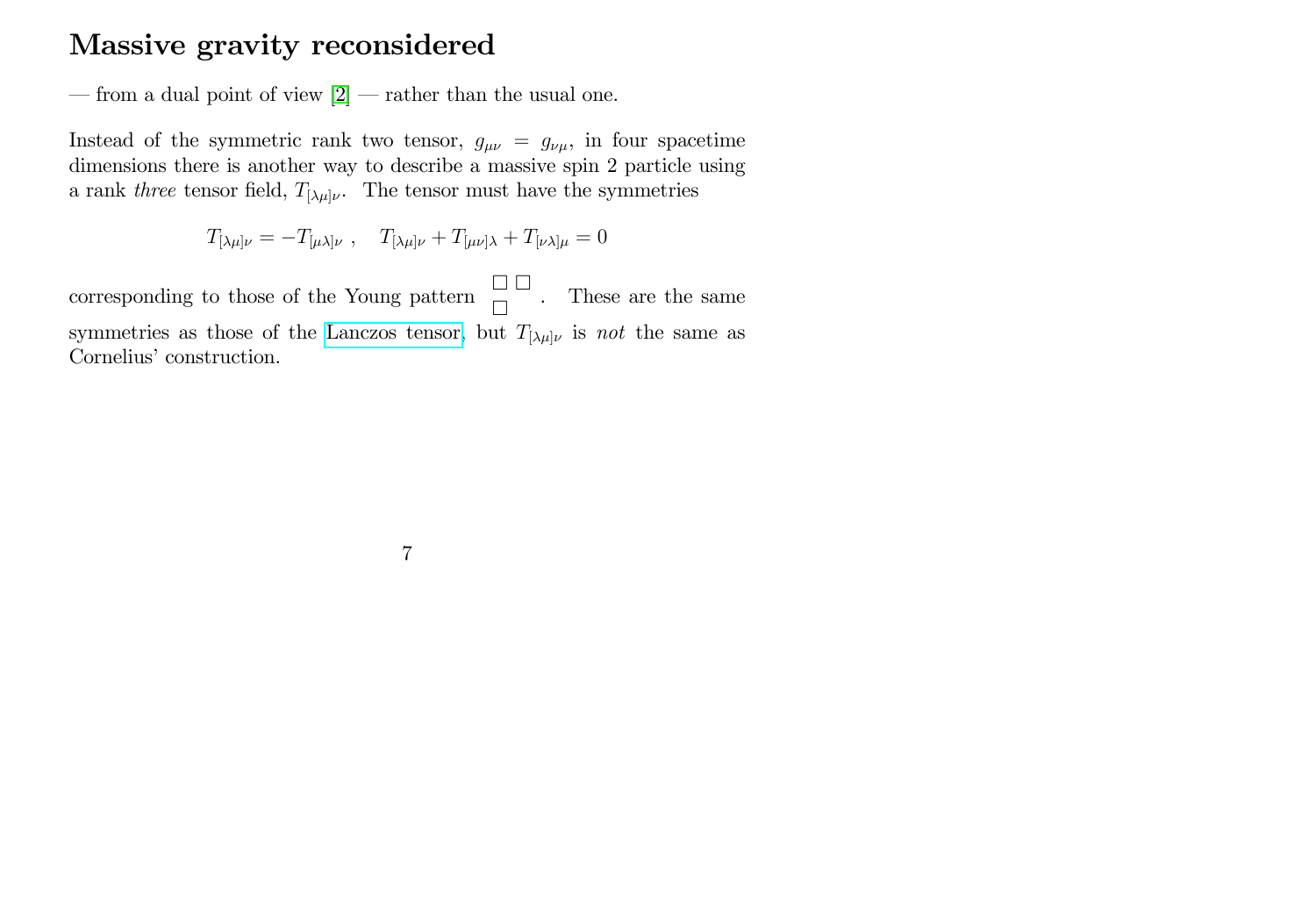In this case the "free" field equations follow from the Lagrangian

$$
\mathcal{L} = F_{\left[\lambda\mu\nu\right]\rho} F^{\left[\lambda\mu\nu\right]\rho} - 3F_{\left[\mu\nu\right]} F^{\left[\mu\nu\right]} - 3m^2 \left(T_{\left[\lambda\mu\right]\nu} T^{\left[\lambda\mu\right]\nu} - 2T_{\lambda} T^{\lambda}\right)
$$

where the trace of the field is  $T_{\lambda} = g^{\mu\nu} T_{[\lambda\mu]\nu}$ , and the field strength and its trace are

$$
F_{[\lambda\mu\nu]\rho} \equiv \partial_{\lambda} T_{[\mu\nu]\rho} + \partial_{\mu} T_{[\nu\lambda]\rho} + \partial_{\nu} T_{[\lambda\mu]\rho}
$$

$$
F_{[\mu\nu]} \equiv g^{\lambda\rho} F_{[\lambda\mu\nu]\rho} ,
$$

The actual field equation resulting from the action for  $\mathcal L$  is somewhat complicated, with six terms, as was the case for  $h_{\mu\nu}$ .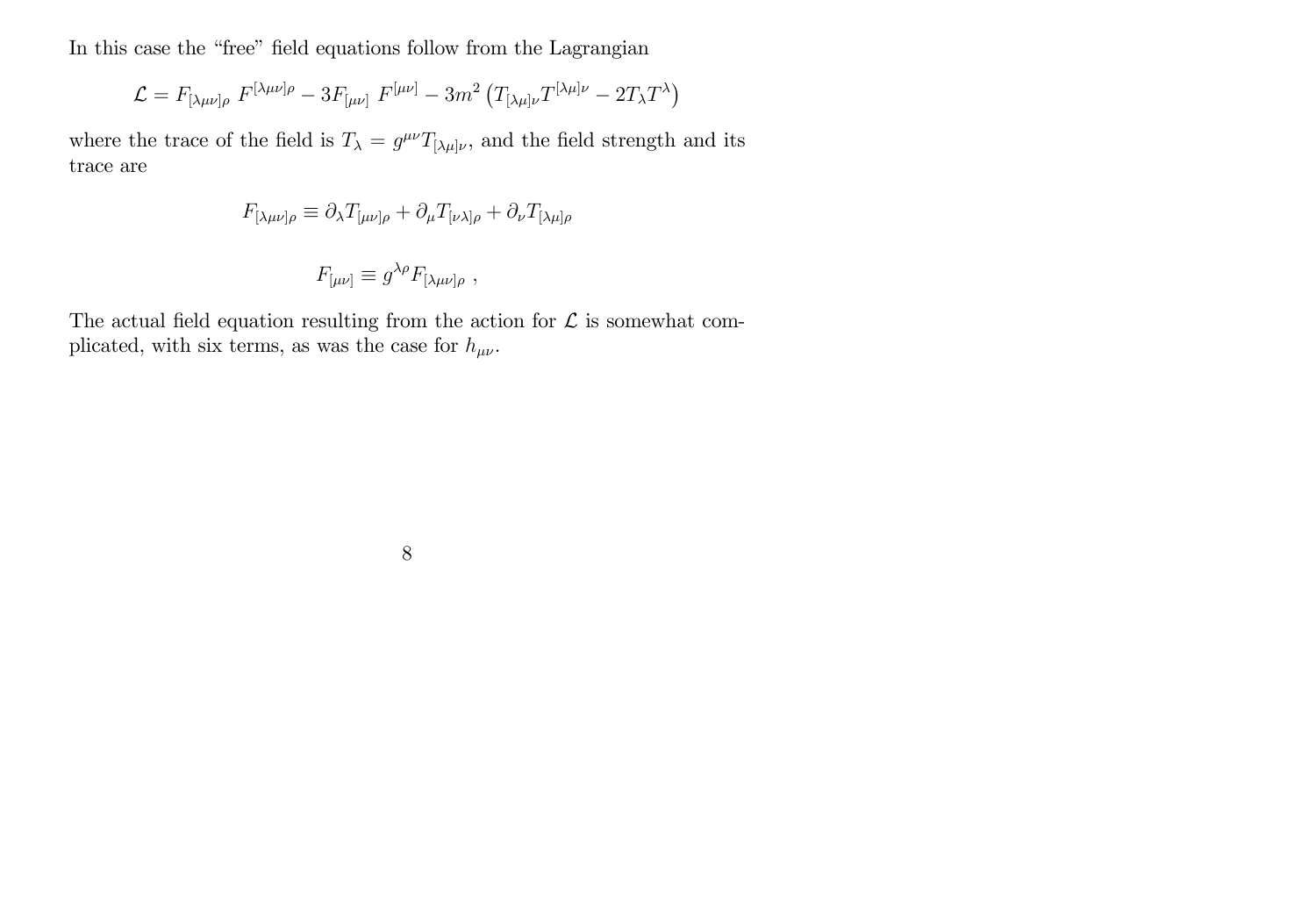But in flat spacetime it all boils down to equations in the standard Fierz-Pauli form. The tensor obeys the Klein-Gordon equation

$$
\left(\Box + m^2\right) T_{[\lambda\mu]\nu} = 0
$$

along with the secondary conditions

$$
T_{\lambda} = 0 , \quad \partial^{\mu} T_{[\mu \nu] \rho} = 0 = \partial^{\rho} T_{[\mu \nu] \rho}
$$

provided the mass is non-zero.

As a consequence, in 4D spacetime the free field describes the propagation of massive modes with the five expected helicities  $J_z/\hbar = \pm 2, \pm 1$ , and 0.

But in 4D spacetime, perhaps surprisingly, if  $m = 0$  the above Lagrangian describes no propagating modes!

This point warrants a slight digression.

$$
9 \\
$$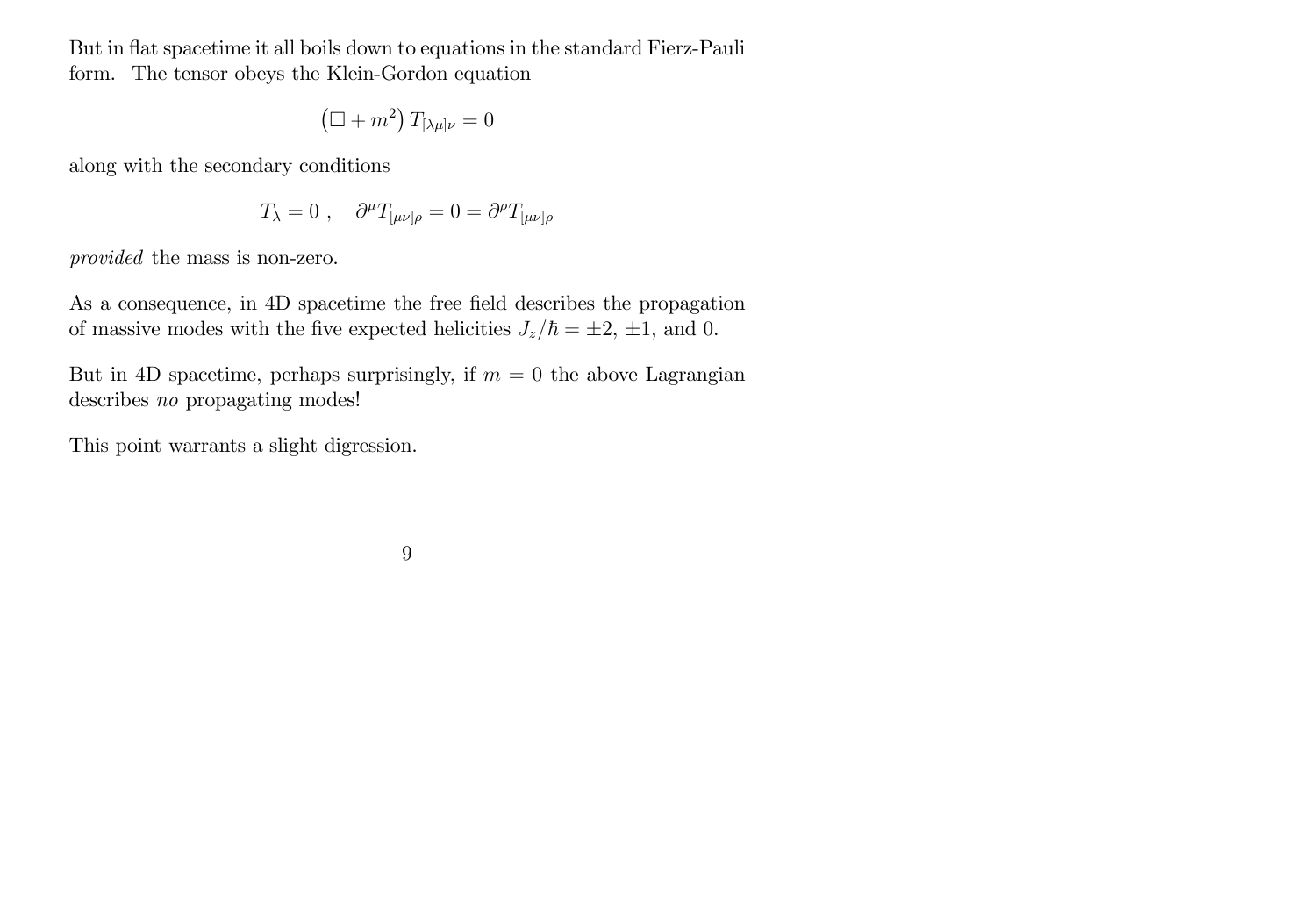At least psychologically, there is a hint that this might be the case, based on the Euler density.

There is another way to write the field strength bilinear in the Lagrangian, namely,

$$
F_{[\lambda\mu\nu]\rho} \ F^{[\lambda\mu\nu]\rho} - 3F_{[\mu\nu]} \ F^{[\mu\nu]} = \frac{3}{2} \left( R_{[\lambda\mu][\nu\rho]} R^{[\lambda\mu][\nu\rho]} - 4R_{\lambda\nu} R^{\lambda\nu} + R^2 \right)
$$

where  $R_{[\lambda\mu][\nu\rho]}$  and its traces are given by

$$
R_{[\lambda\mu][\nu\rho]} = \partial_{\nu} T_{[\lambda\mu]\rho} - \partial_{\rho} T_{[\lambda\mu]\nu}
$$

$$
R_{\lambda\nu} = g^{\mu\rho} R_{[\lambda\mu][\nu\rho]} \ , \quad R = g^{\lambda\nu} R_{\lambda\nu}
$$

Moreover, in 4D spacetime

$$
R_{[\lambda\mu][\nu\rho]}R^{[\lambda\mu][\nu\rho]} - 4R_{\lambda\nu}R^{\lambda\nu} + R^2 = -\frac{1}{4} \varepsilon^{\lambda\mu\gamma\delta} \varepsilon^{\alpha\beta\nu\rho} R_{[\lambda\mu][\nu\rho]} R_{[\alpha\beta][\gamma\delta]}
$$

10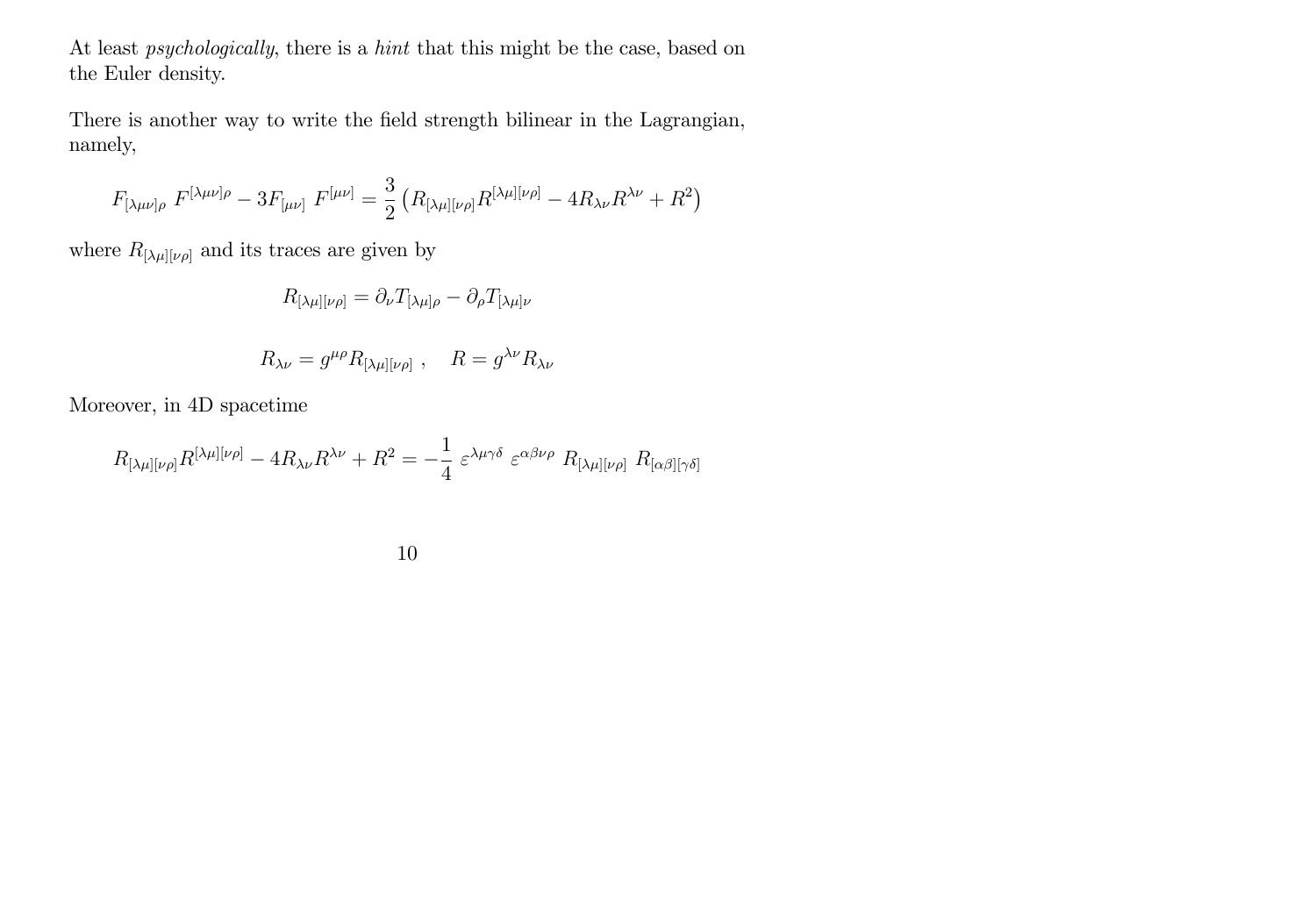Now, if  $R_{[\lambda\mu][\nu\rho]}$  were the Riemann curvature, this would be the Euler density  $\sim$  a total divergence  $\sim$  i.e. a topological term in the action, and therefore it would not contribute to the Öeld equations nor to mode propagation.

But this hint is only psychological  $\rightarrow$  it is actually not a fact. By definition, unlike the Riemann curvature,

$$
R_{[\lambda\mu][\nu\rho]}\neq R_{[\nu\rho][\lambda\mu]}
$$

So the field strength terms in  $\mathcal L$  are not a total divergence, and therefore they *do* contribute to the field equations.

To see that no modes are propagated for the massless field in 4D requires a careful examination of all the gauge invariances of the field strength terms in L.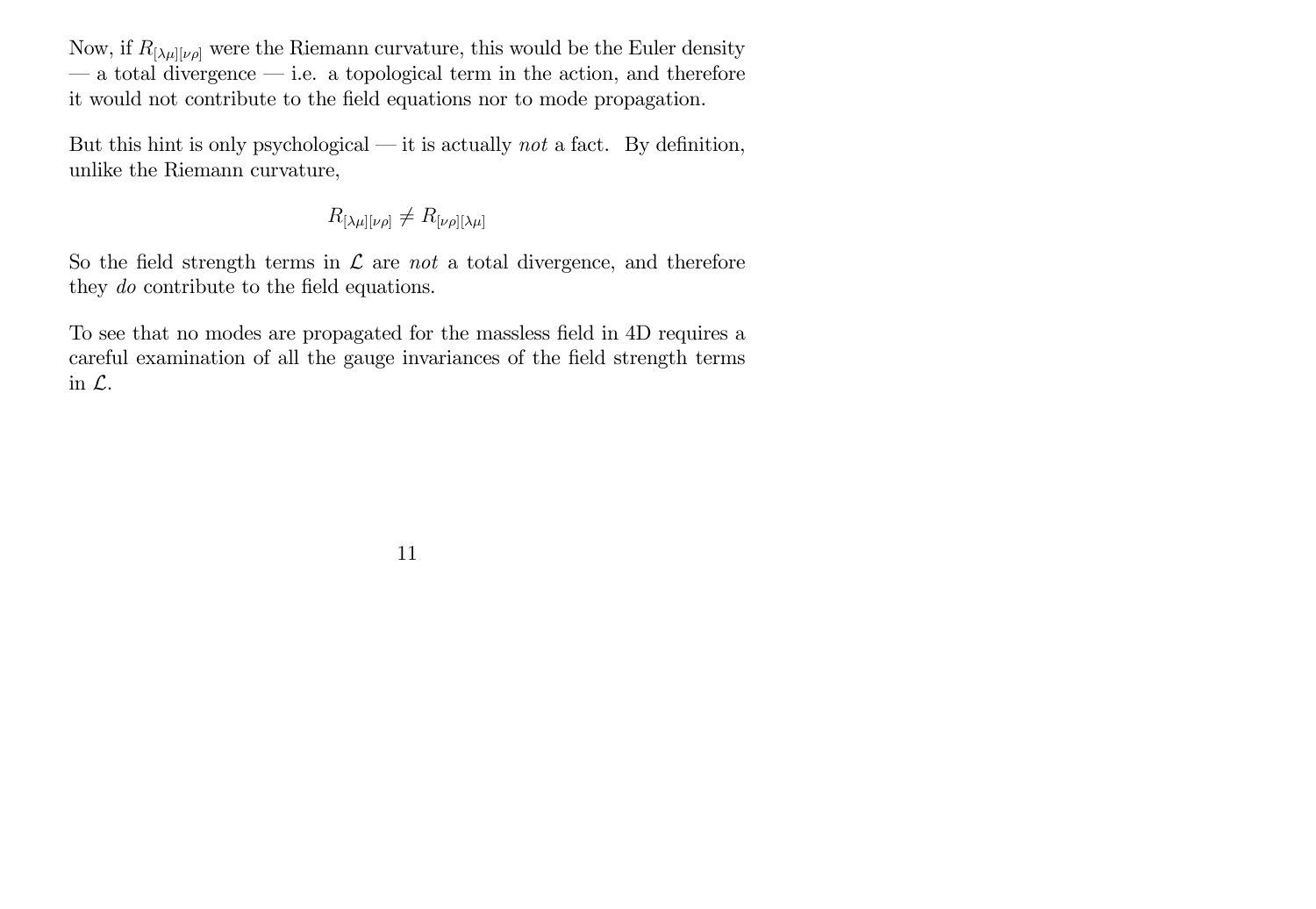The action for  $\mathcal L$  with  $m = 0$  is invariant under gauge transformations on  $T_{[\lambda\mu]\nu}$  given by [\[2\]](#page-22-1)

$$
\delta T_{[\lambda\mu]\nu} = \partial_{\lambda}S_{\mu\nu} - \partial_{\mu}S_{\lambda\nu} + \partial_{\lambda}A_{\mu\nu} - \partial_{\mu}A_{\lambda\nu} + 2\partial_{\nu}A_{\mu\lambda}
$$

where  $S_{\mu\nu}$  is any local, differentiable, symmetric tensor field, and  $A_{\mu\nu}$  is any local, differentiable, antisymmetric tensor field.

Now, the  $m = 0$  action for  $\mathcal L$  is actually invariant under these gauge transformations for any number of spacetime dimensions, and in general for more than 4D there will be propagating modes even for  $m = 0$ . However, in the special case of 4D spacetime, it so happens that these gauge transformations eliminate all propagating modes.

That is to say, in 4D the only solutions of the massless free field equations for  $T_{[\lambda\mu]\nu}$  are pure gauge configurations.

Let's get back to the massive case.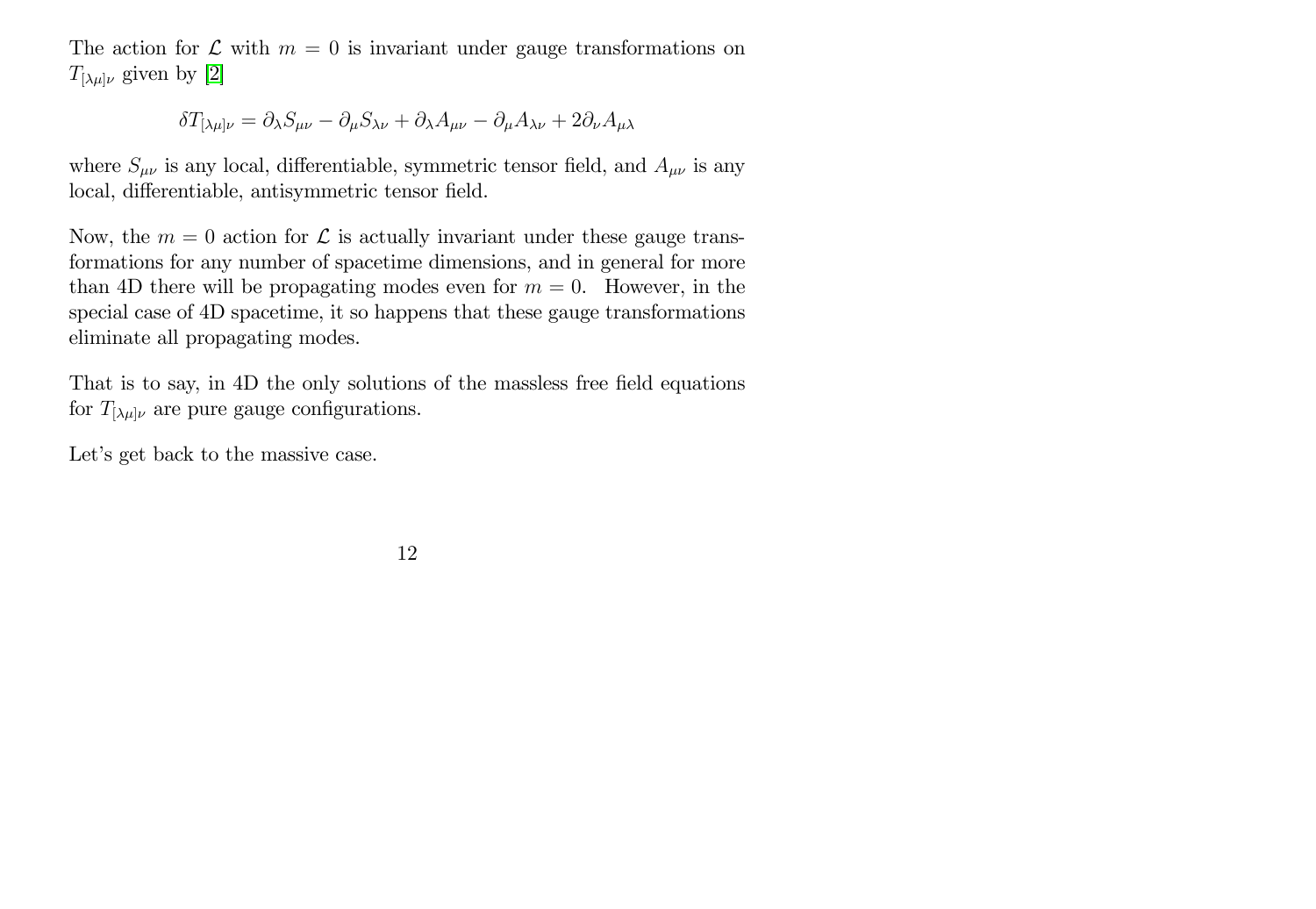The number of  $T_{[\lambda\mu]\nu}$  propagating modes in 4D spacetime jumps from none, for  $m = 0$ , to five for  $m \neq 0$ . At least that is the case for the free theory. But what about coupling to other fields, or self-coupling of  $T_{[\lambda\mu]\nu}$  to itself?

Some time ago [\[3\]](#page-22-2) Peter Freund and I proposed the following.

$$
\left(\Box+m^{2}\right)T_{[\lambda\mu]\nu}=\kappa\left(2\varepsilon_{\lambda\mu\alpha\beta}\partial^{\alpha}\Theta_{\ \nu}^{\beta}+\varepsilon_{\nu\mu\alpha\beta}\partial^{\alpha}\Theta_{\ \lambda}^{\beta}-\varepsilon_{\nu\lambda\alpha\beta}\partial^{\alpha}\Theta_{\ \mu}^{\beta}\right)
$$

where once again  $\Theta_{\mu\nu}$  is an energy-momentum tensor. Several features of this field equation warrant comments.

First, the RHS is conserved w.r.t. all three indices if  $\partial^{\beta} \Theta_{\alpha\beta} = 0$ . Hence the divergences of  $T_{[\lambda\mu]\nu}$  decouple (i.e. are free fields) and may be consistently set to zero for this interaction.

Second, the RHS is traceless w.r.t.  $\mu = \nu$  if  $\Theta_{\alpha\beta} = \Theta_{\beta\alpha}$ . (NB It is not necessary that  $\Theta_{\alpha\beta}$  be traceless.) Hence the trace of  $T_{[\lambda\mu]\nu}$  decouples and may also be consistently set to zero for this interaction.

13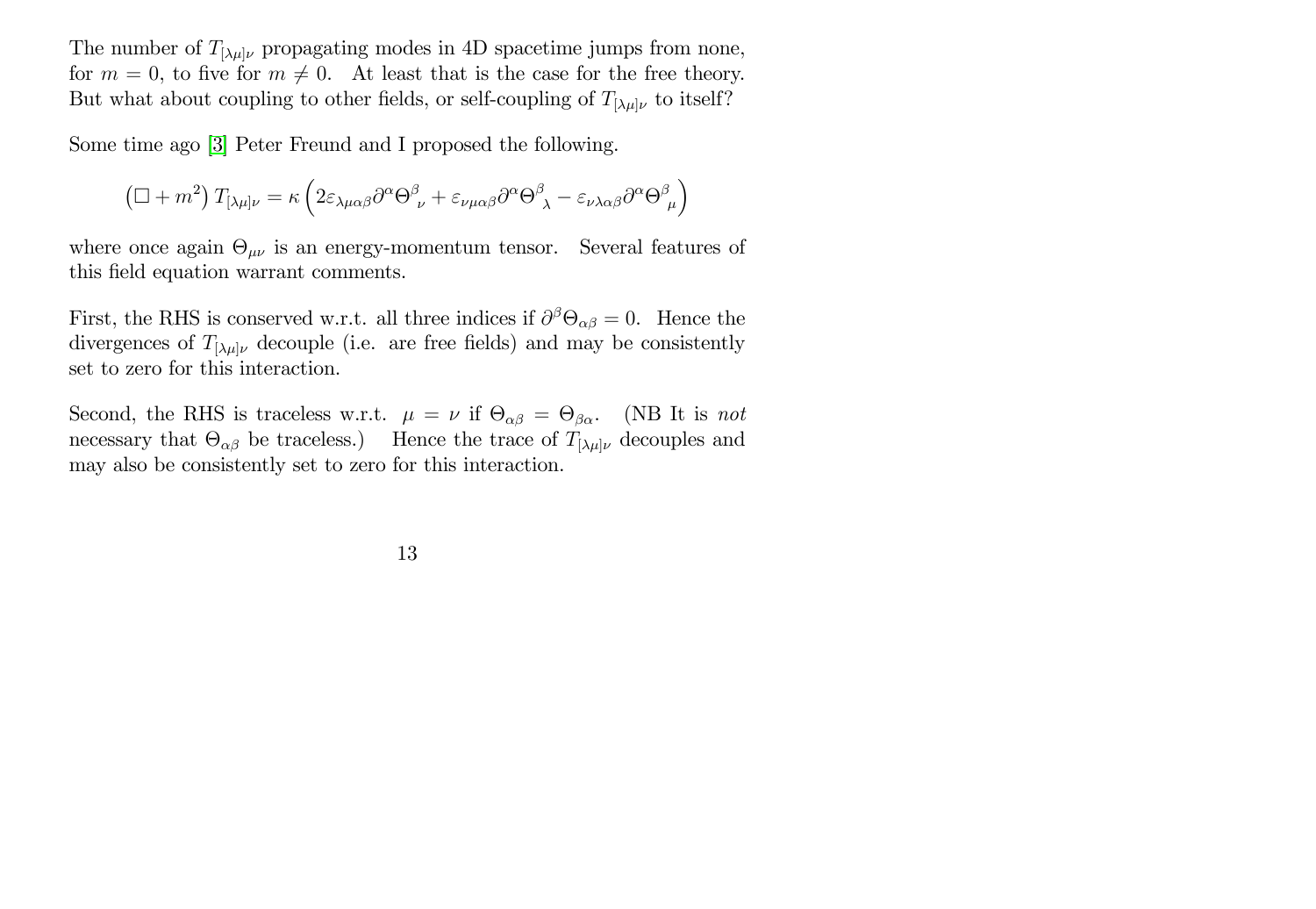Therefore the model avoids the spurious trace degree of freedom problem that plagued massive  $h_{\mu\nu}$ .

Third, the RHS is a total divergence.

This means under "normal" conditions, where  $\Theta_{\alpha\beta}(x)$  falls to zero sufficiently rapidly as  $x^{\mu}$  approaches infinity on some space-like hypersurface, the source on the RHS is a *chargeless* source for most if not all components of  $T_{\lbrack \lambda\mu \rbrack \nu}$ .

Is this related to Mach's principle? Or holography?

Fourth, this field equation requires  $T_{[\lambda\mu]\nu}$  to have negative parity.

How might that be reconciled with the expected positive parity of gravity?

In principle, this last question is easily answered.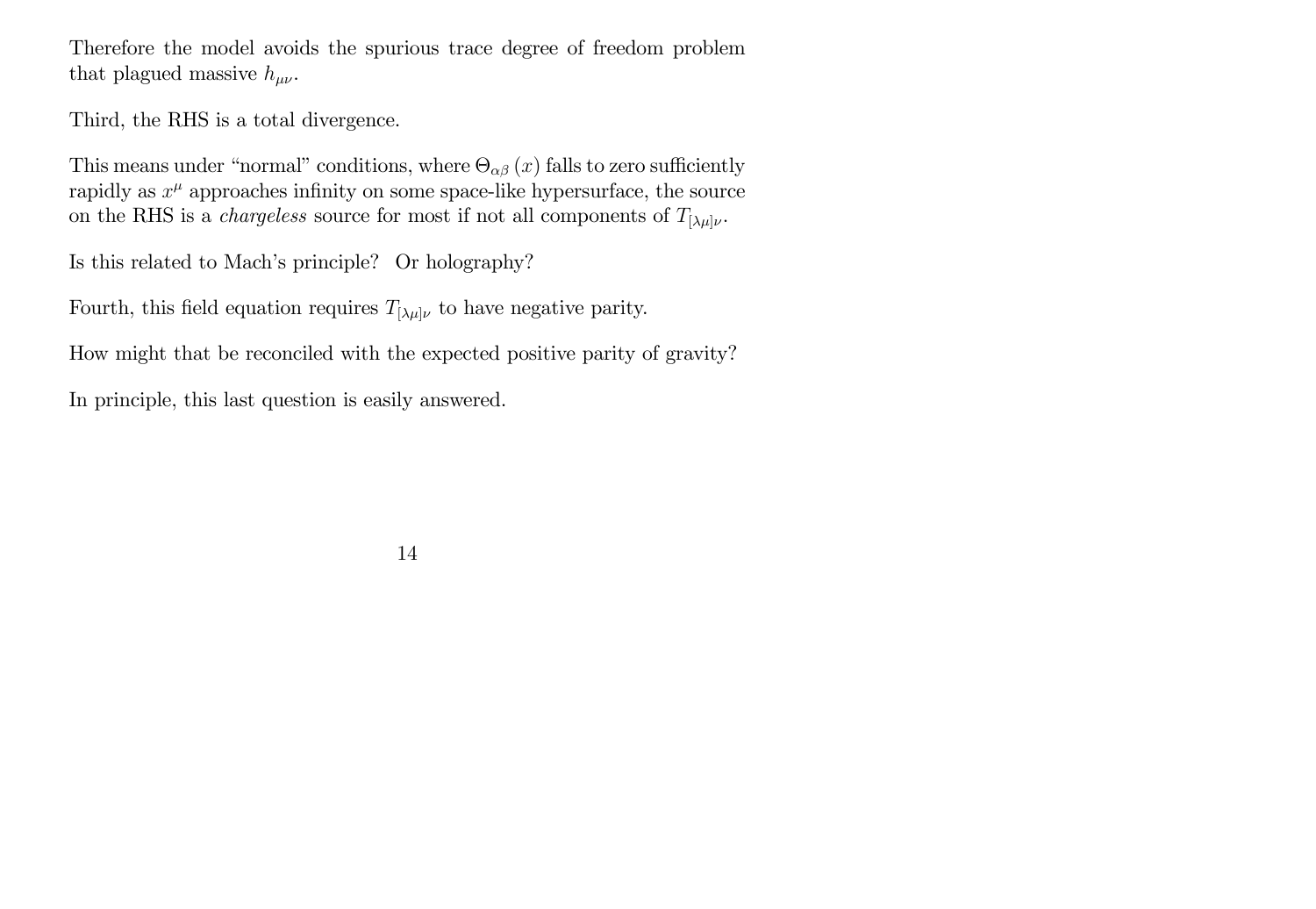It is possible to construct a positive parity, symmetric tensor field from the field strength for  $T_{\lbrack \lambda\mu \rbrack \nu}$ , namely,

$$
H_{\mu\nu} = \varepsilon_{\mu}^{\ \alpha\beta\gamma} F_{[\alpha\beta\gamma]\nu} + \varepsilon_{\nu}^{\ \alpha\beta\gamma} F_{[\alpha\beta\gamma]\mu}
$$

This illustrates a common feature in duality theory, where the field of one variable is the field strength of another.

Actually, given the field equation that Peter Freund and I proposed (i.e. "on-shell") one can show the two terms in this definition of  $H_{\mu\nu}$  are each separately symmetric under  $\mu \leftrightarrow \nu$ .

Moreover, given that field equation for  $T_{[\lambda\mu]\nu}$  the on-shell equation for  $H_{\mu\nu}$  is

$$
\left(\Box+m^{2}\right)H_{\mu\nu}=12\kappa\Box\Theta_{\mu\nu}+4\kappa\left(\partial_{\mu}\partial_{\nu}-\eta_{\mu\nu}\Box\right)\Theta
$$

Note the RHS is manifestly traceless in 4D, as well as conserved.

$$
15\quad
$$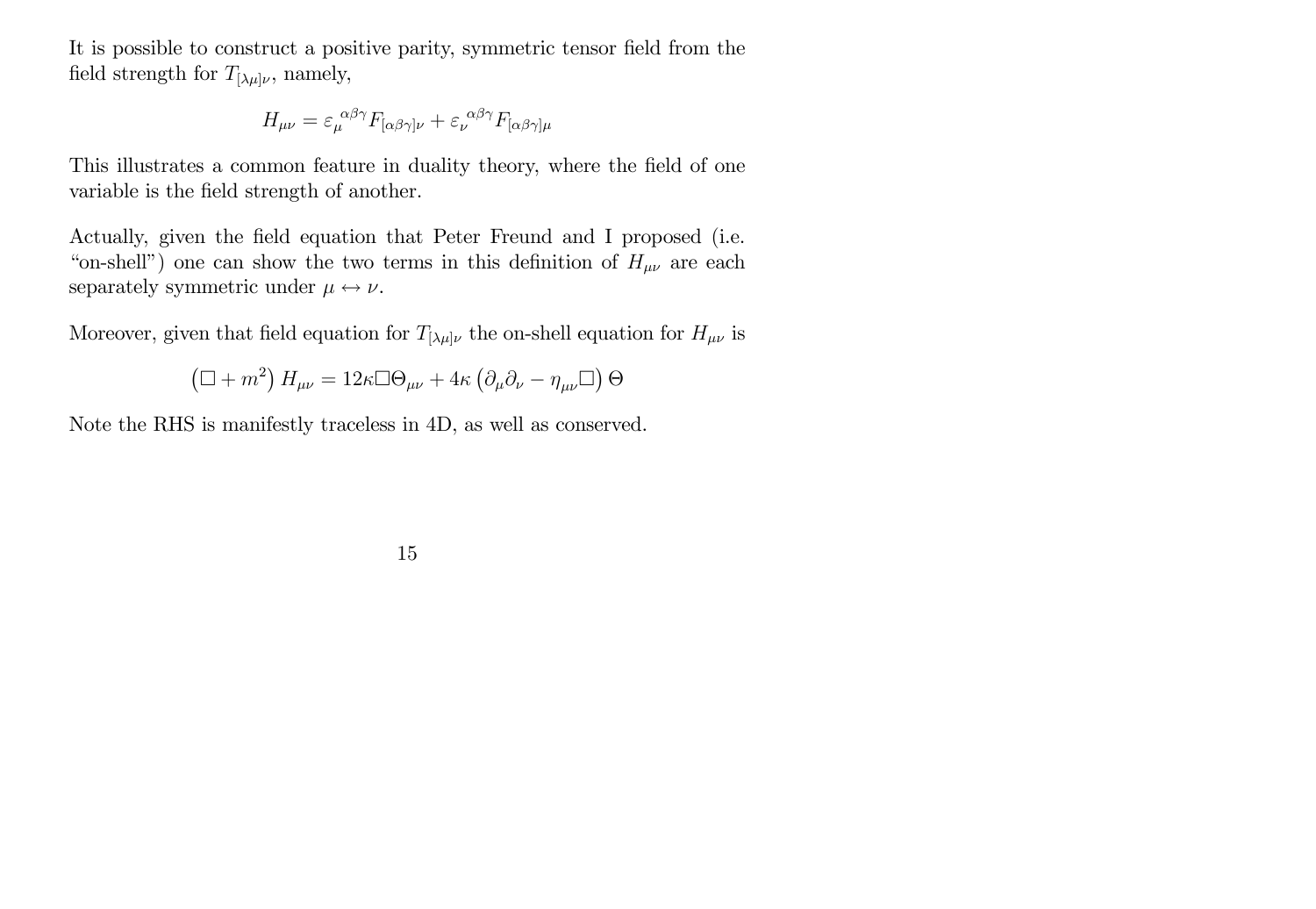Lastly, what is the Lagrangian that leads to this field equation when  $\Theta_{\alpha\beta}$  is due to  $T_{[\lambda\mu]\nu}$  itself?

I do not know the answer to this last question. But recently, with my student Hassan Alshal, I have made some progress towards the answer. In particular, we have developed the theory for a scalar analogue of the  $T_{[\lambda\mu]\nu}$ model.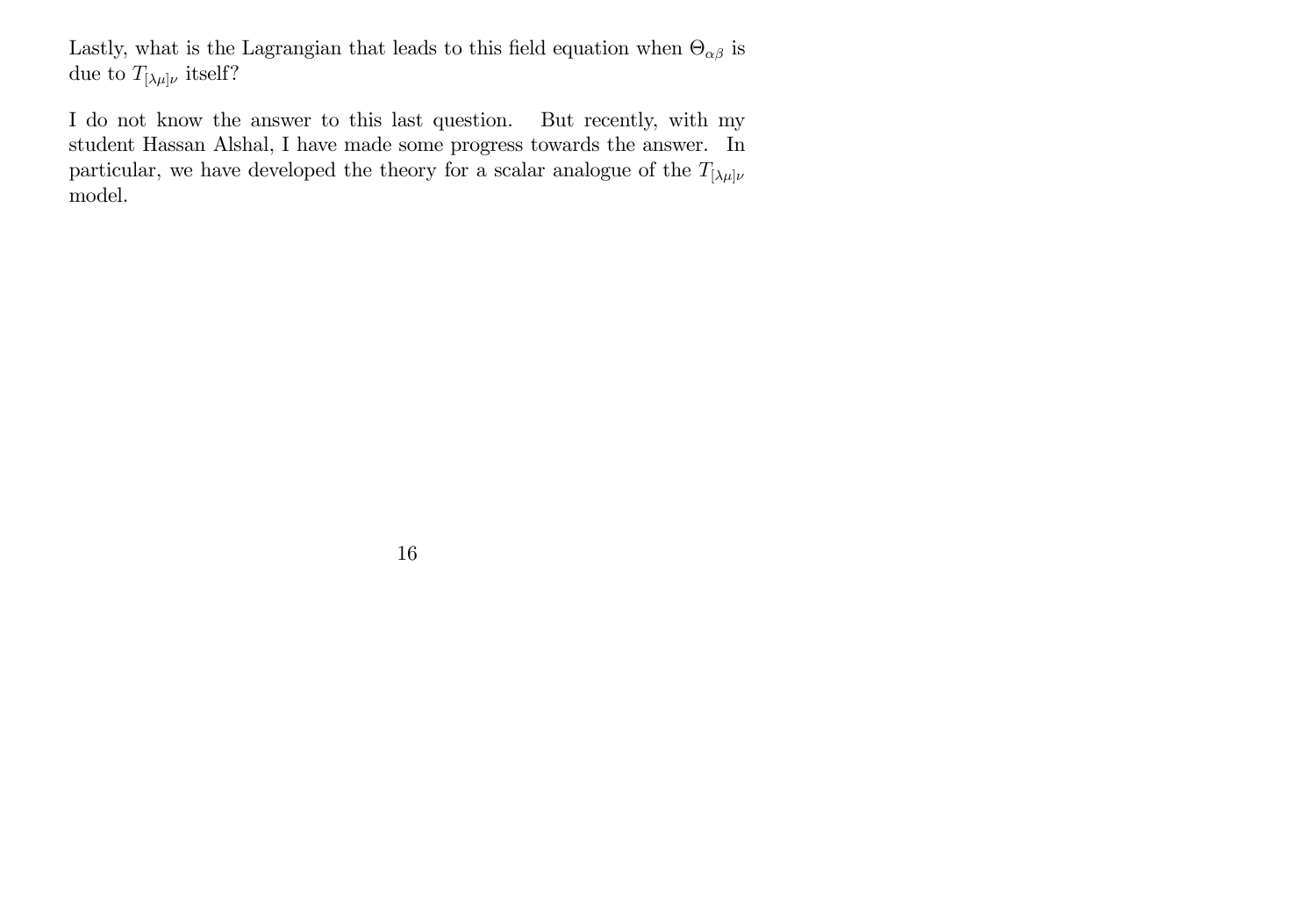#### The analogous scalar problem

In 4D a massive scalar  $\Phi$  is dual to a totally antisymmetric tensor field

$$
V_{\alpha\beta\gamma} = \varepsilon_{\alpha\beta\gamma\mu}\partial^{\mu}\Phi
$$

whose totally antisymmetric gauge invariant field strength is

$$
F_{\lambda\mu\nu\rho} = \partial_{\lambda} V_{\mu\nu\rho} - \partial_{\mu} V_{\nu\rho\lambda} + \partial_{\nu} V_{\rho\lambda\mu} - \partial_{\rho} V_{\lambda\mu\nu}
$$

and whose free Öeld Lagrangian is

$$
\mathcal{L} = -\frac{1}{48} F_{\lambda\mu\nu\rho} F^{\lambda\mu\nu\rho} + \frac{1}{12} m^2 V_{\lambda\mu\nu} V^{\lambda\mu\nu}
$$

As was the case for  $T_{\lbrack \lambda\mu \rbrack \nu}$ , when  $m=0$  the free field theory governed by  $\mathcal L$ has no propagating modes, but when  $m \neq 0$  the number of modes jumps up to one in this case – corresponding to  $\Phi$ .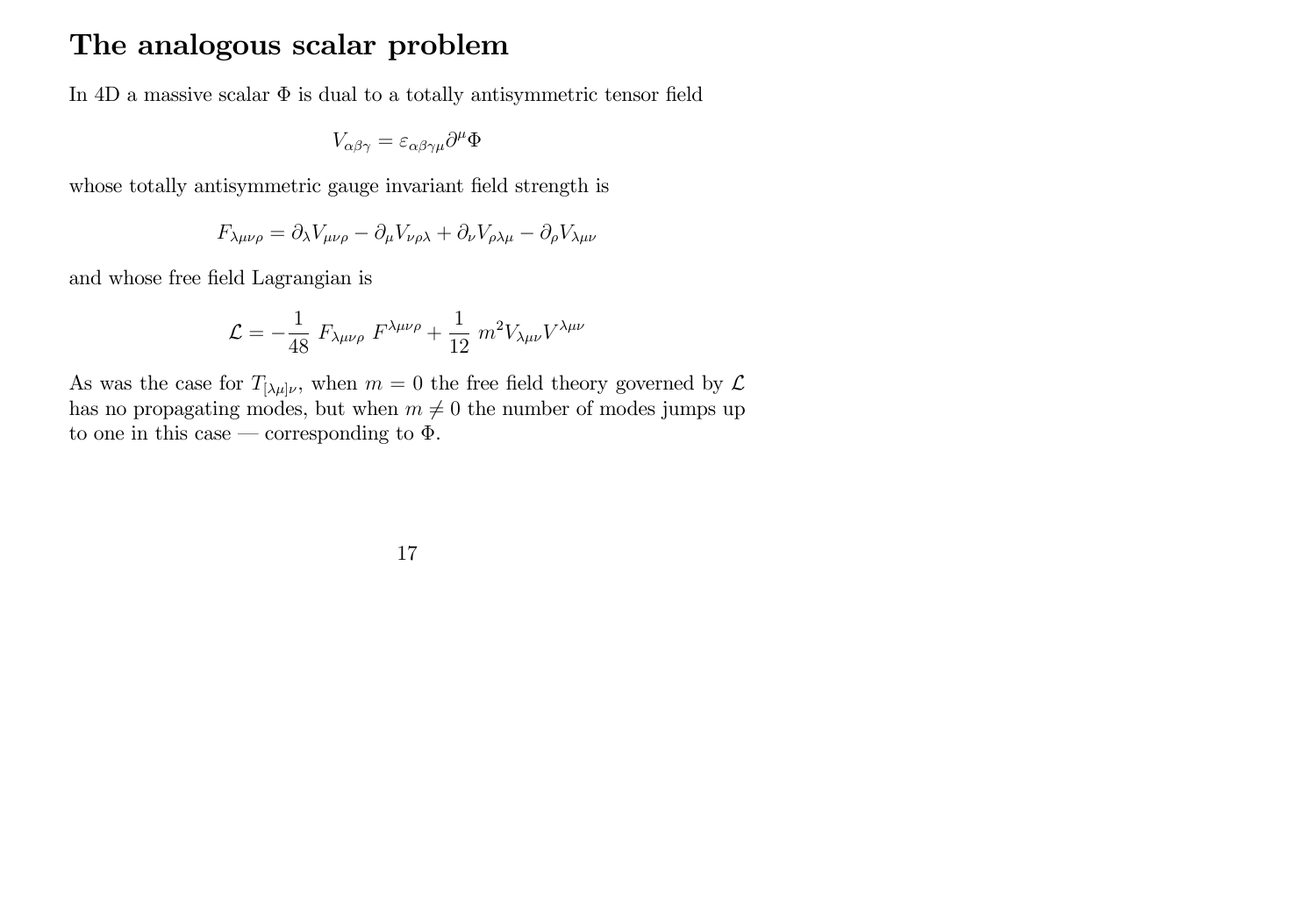The model analogous to the  $T_{\lbrack \lambda\mu \rbrack \nu}$  theory proposed above has field equations

$$
\left(\Box + m^2\right) V_{\alpha\beta\gamma} = \kappa \varepsilon_{\alpha\beta\gamma\mu} \partial^\mu \Theta
$$

$$
\partial^\alpha V_{\alpha\beta\gamma} = 0
$$

where  $\Theta = \Theta_{\nu}^{\ \nu}$  is the trace of an energy-momentum tensor.

Peter Freund and I also proposed this model some time ago [\[3\]](#page-22-2), but we did not exhibit a Lagrangian which led to this theory for a self-coupled  $V_{\alpha\beta\gamma}$ , i.e. when  $\Theta_{\alpha\beta}$  is an energy-momentum tensor for  $V_{\alpha\beta\gamma}$  itself.

When I was invited to contribute to a volume honoring Peter, who died in March 2018, I decided to revisit this problem and find an  $\mathcal L$  for the selfcoupled theory. I succeeded [\[4\]](#page-22-3).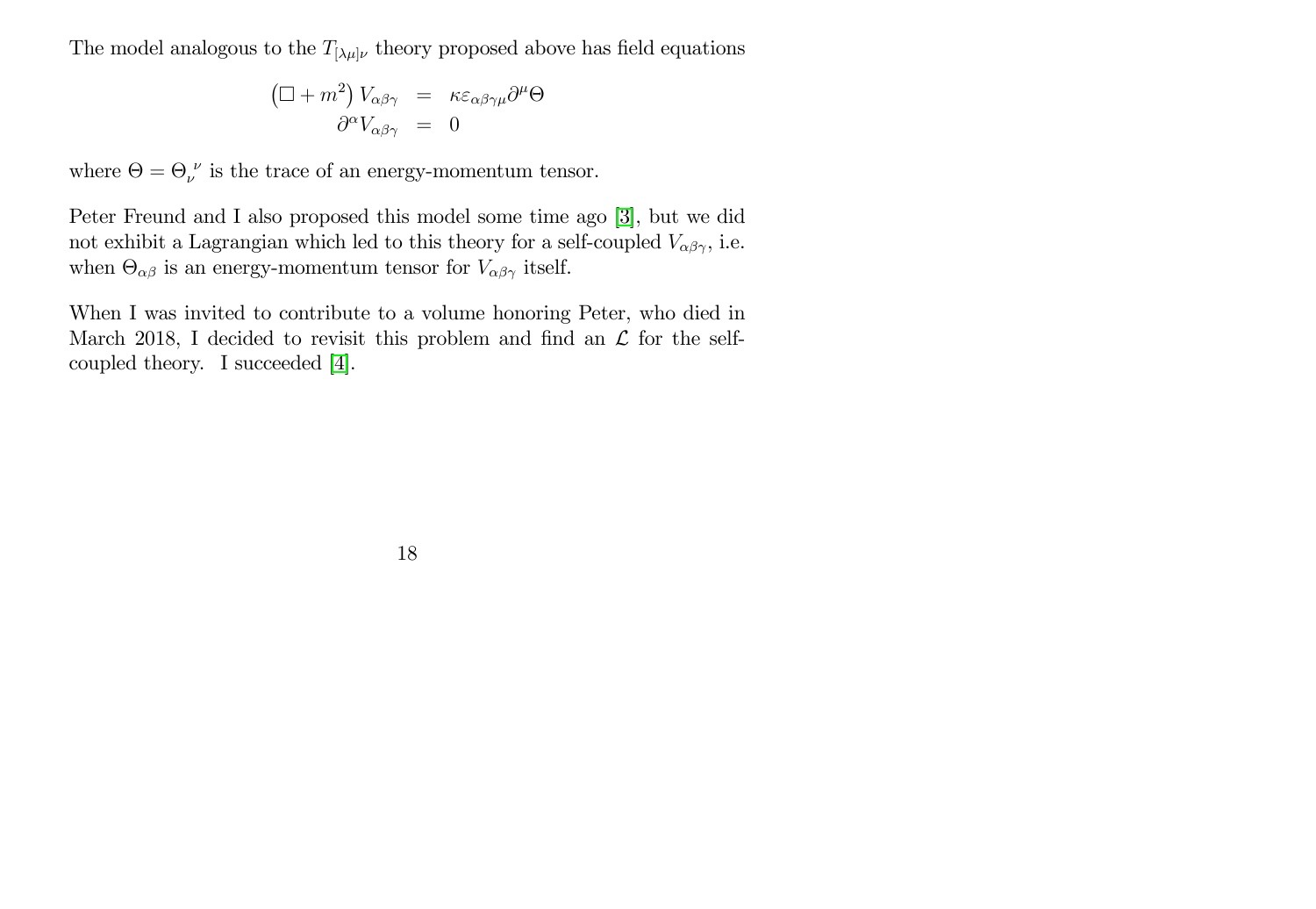The result is

$$
\mathcal{L} = -\frac{1}{2} m^2 u + \frac{1}{2} (v - m^2 \kappa u)^2 + \frac{1}{\kappa^2} F (\kappa (v - m^2 \kappa u))
$$
  

$$
u \equiv -\frac{1}{6} V_{\lambda \mu \nu} V^{\lambda \mu \nu} , \quad v \equiv \frac{1}{24} \varepsilon^{\lambda \mu \nu \rho} F_{\lambda \mu \nu \rho}
$$

where

$$
F(w) = -\frac{1}{2} w + \frac{1}{4} w \sqrt{1 + 4w^2} + \frac{1}{8} \ln \left( 2w + \sqrt{1 + 4w^2} \right)
$$
  
\n
$$
\equiv \frac{1}{3} w^3 {}_3F_2 \left( 1, \frac{1}{2}, \frac{3}{2}; 2, \frac{5}{2}; -4w^2 \right)
$$
  
\n
$$
= \frac{1}{3} w^3 - \frac{1}{5} w^5 + \frac{2}{7} w^7 - \frac{5}{9} w^9 + \frac{14}{11} w^{11} - \frac{42}{13} w^{13} + \frac{44}{5} w^{15} + O(w^{17}) .
$$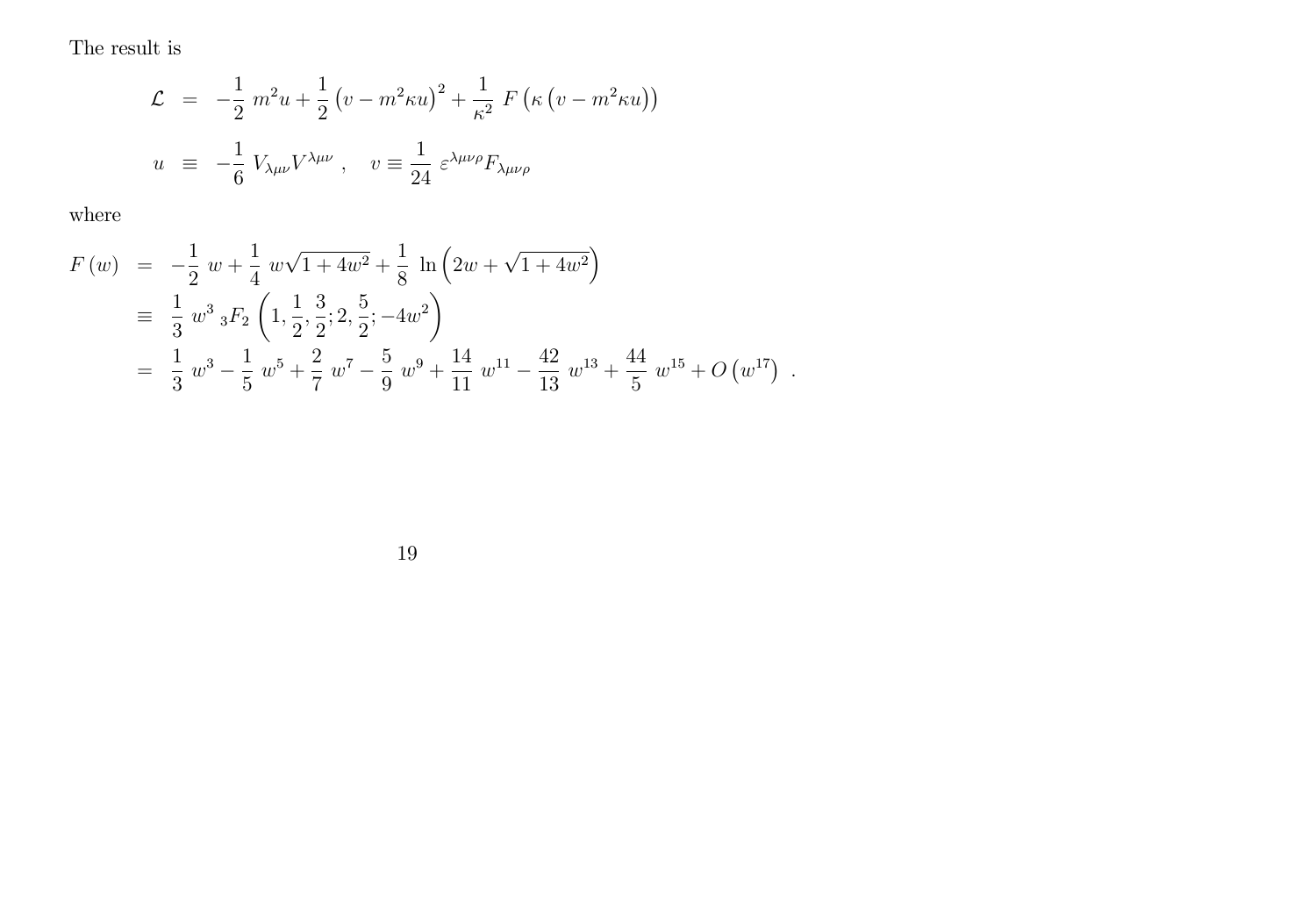My student and I generalized this result [\[5\]](#page-22-4) to any number of spacetime dimensions, N. In that case a massive scalar is dual to a totally antisymmetric tensor of rank  $N - 1$ ,

$$
V_{\alpha_1\cdots\alpha_{N-1}}=\varepsilon_{\alpha_1\cdots\alpha_N}\partial^{\alpha_N}\Phi
$$

with a gauge invariant field strength that is totally antisymmetric of rank  $N$ .

The field equations are now

$$
\left(\Box + m^2\right) V_{\alpha_1 \cdots \alpha_{N-1}} = \kappa \varepsilon_{\alpha_1 \cdots \alpha_N} \partial^{\alpha_N} \Theta
$$

$$
\partial^{\alpha_1} V_{\alpha_1 \cdots \alpha_{N-1}} = 0
$$

Again there is a closed-form expression for the Lagrangian that gives this interacting theory when  $\Theta$  depends on the field  $V_{\alpha_1\cdots\alpha_{N-1}}$  itself.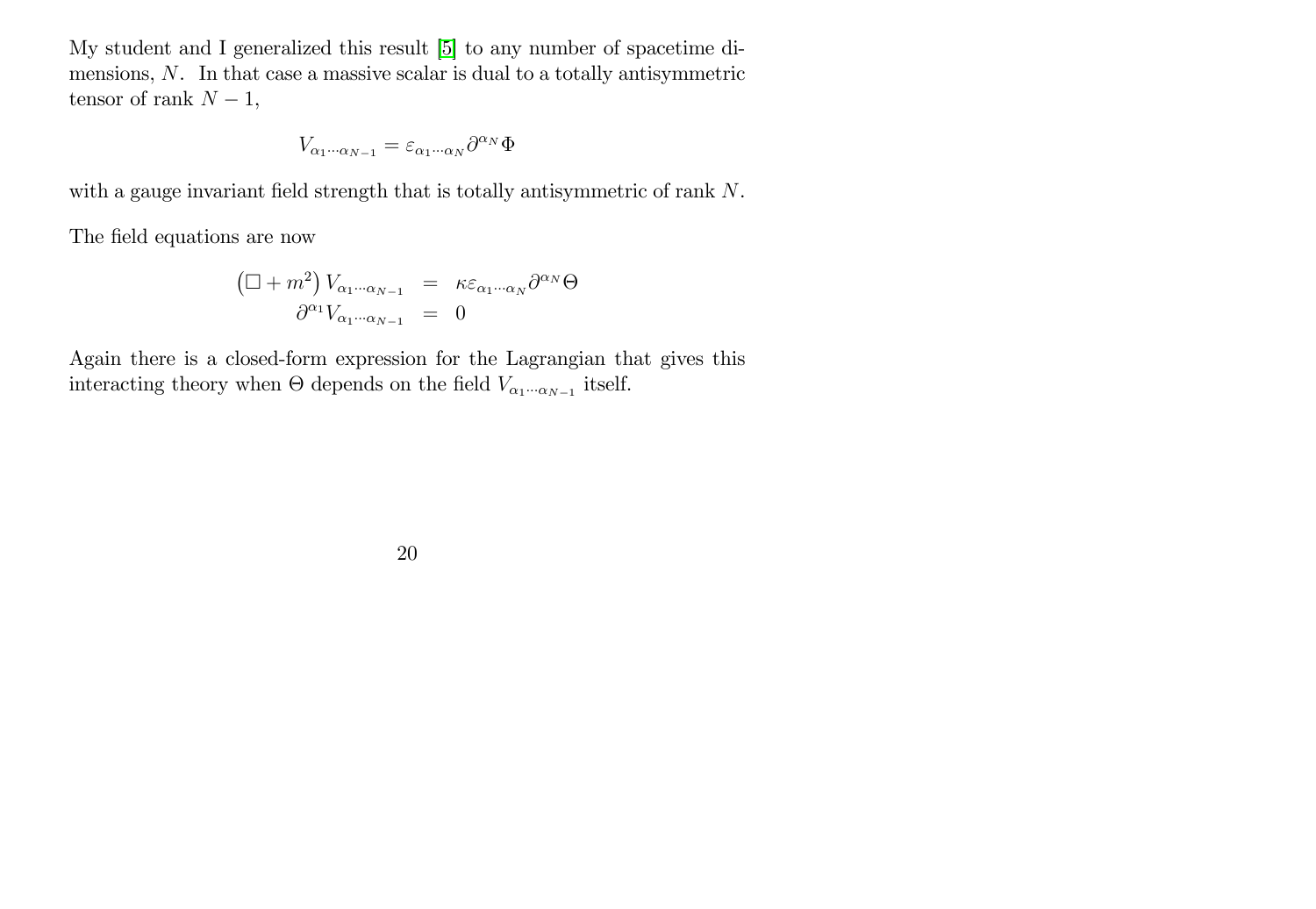To obtain  $\mathcal L$  in this case, it is necessary to find a root of the equation

$$
X^{\frac{N}{N-2}} = 1 + zX
$$

that goes to 1 as  $z \to 0$ . That is to say

$$
X^N - (1 + zX)^{N-2} = 0
$$

At first glance this looks very difficult for  $N \neq 4$ , but in fact there is a closed-form expression for the root. As a series it is

$$
X(z) = \frac{N-2}{N} \sum_{m=0}^{\infty} \frac{z^m}{m!} \frac{\Gamma\left(\frac{N-2}{N}\left(1+m\right)\right)}{\Gamma\left(2-\frac{2}{N}\left(1+m\right)\right)}
$$

This series is a special case of a generalization for the confluent hypergeometric function  $_1F_1$ , as defined by [\[6\]](#page-22-5)

$$
{}_{1}\mathcal{F}_{1}\left(\begin{array}{c} \alpha \\ \beta \end{array}; \frac{\rho}{\sigma}; z\right) = \sum_{m=0}^{\infty} \frac{z^{m}}{m!} \frac{\Gamma\left(\alpha + \beta m\right)}{\Gamma\left(\rho + \sigma m\right)} \tag{1}
$$

| I<br>i |  |
|--------|--|
|        |  |
|        |  |
|        |  |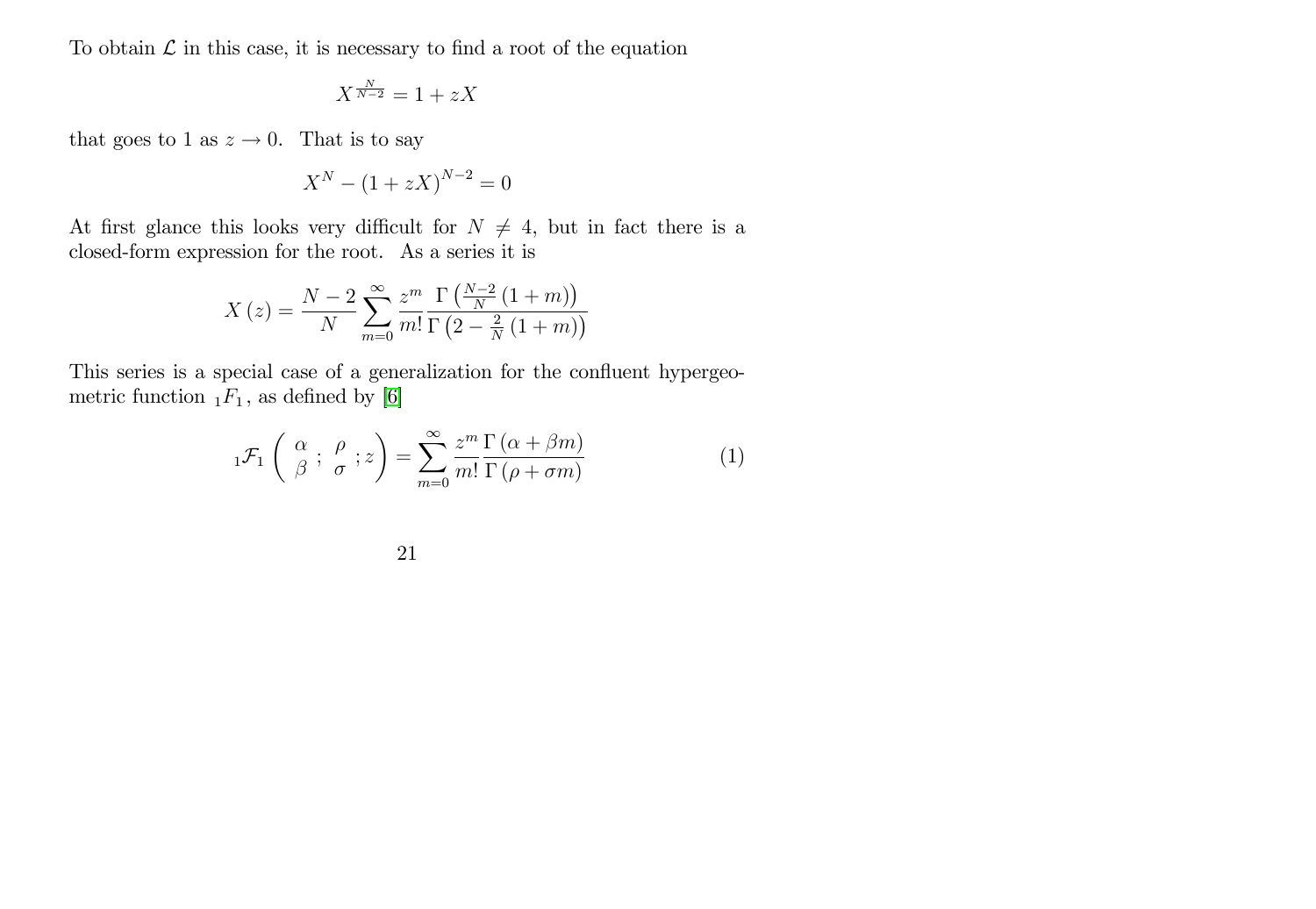In due course, we hope to find results of this type for the  $T_{[\lambda\mu]\nu}$  field, and its generalization to  $N$ -dimensional spacetimes. If you like to shuffle indices, perhaps this is your calling.

Acknowledgement: Thank you for your time and for the opportunity to visit Mizzou and give this talk.